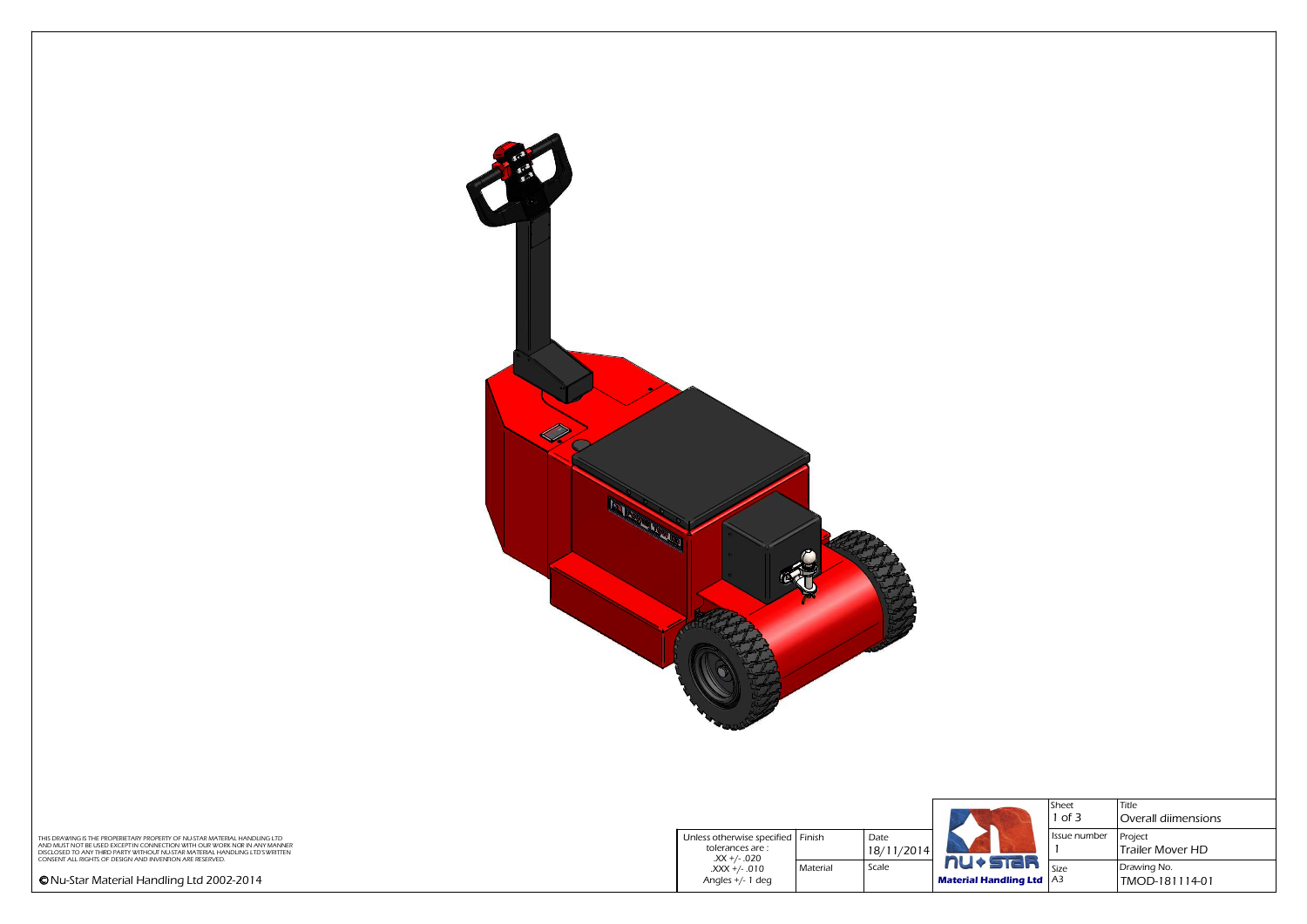*Title*

|                                                   |                                                                                                                                                             |  |                                              | וכו<br>$ 2$ of 3            | ,,,,,<br>Overall diimensio     |
|---------------------------------------------------|-------------------------------------------------------------------------------------------------------------------------------------------------------------|--|----------------------------------------------|-----------------------------|--------------------------------|
| LING LTD<br><b>NY MANNER</b><br><b>D'SWRITTEN</b> | Unless otherwise specified   Finish<br>Date<br>tolerances are :<br>18/11/2014<br>$XX +/- .020$<br>Material<br>Scale<br>.XXX +/- .010<br>Angles $+/$ - 1 deg |  | I Issue number                               | Project<br>Trailer Mover HD |                                |
|                                                   |                                                                                                                                                             |  | nu+star<br><b>Material Handling Ltd</b>   A3 | $\log$ Size                 | Drawing No.<br> TMOD-181114-01 |

THIS DRAWING IS THE PROPERIETARY PROPERTY OF NU-STAR MATERIAL HANDLING LTD<br>AND MUST NOT BE USED EXCEPT IN CONNECTION WITH OUR WORK NOR IN ANY MANNER<br>DISCLOSED TO ANY THRD PARTY WITHOUT NU-STAR MATERIAL HANDLING LTD'SWRITTE

| Sheet        | Title                              |
|--------------|------------------------------------|
| $2$ of $3$   | Overall diimensions                |
| Issue number | <b>Project</b><br>Trailer Mover HD |
| Size         | Drawing No.                        |
| A3           | TMOD-181114-01                     |



*Nu-Star Material Handling Ltd 2002-2014*